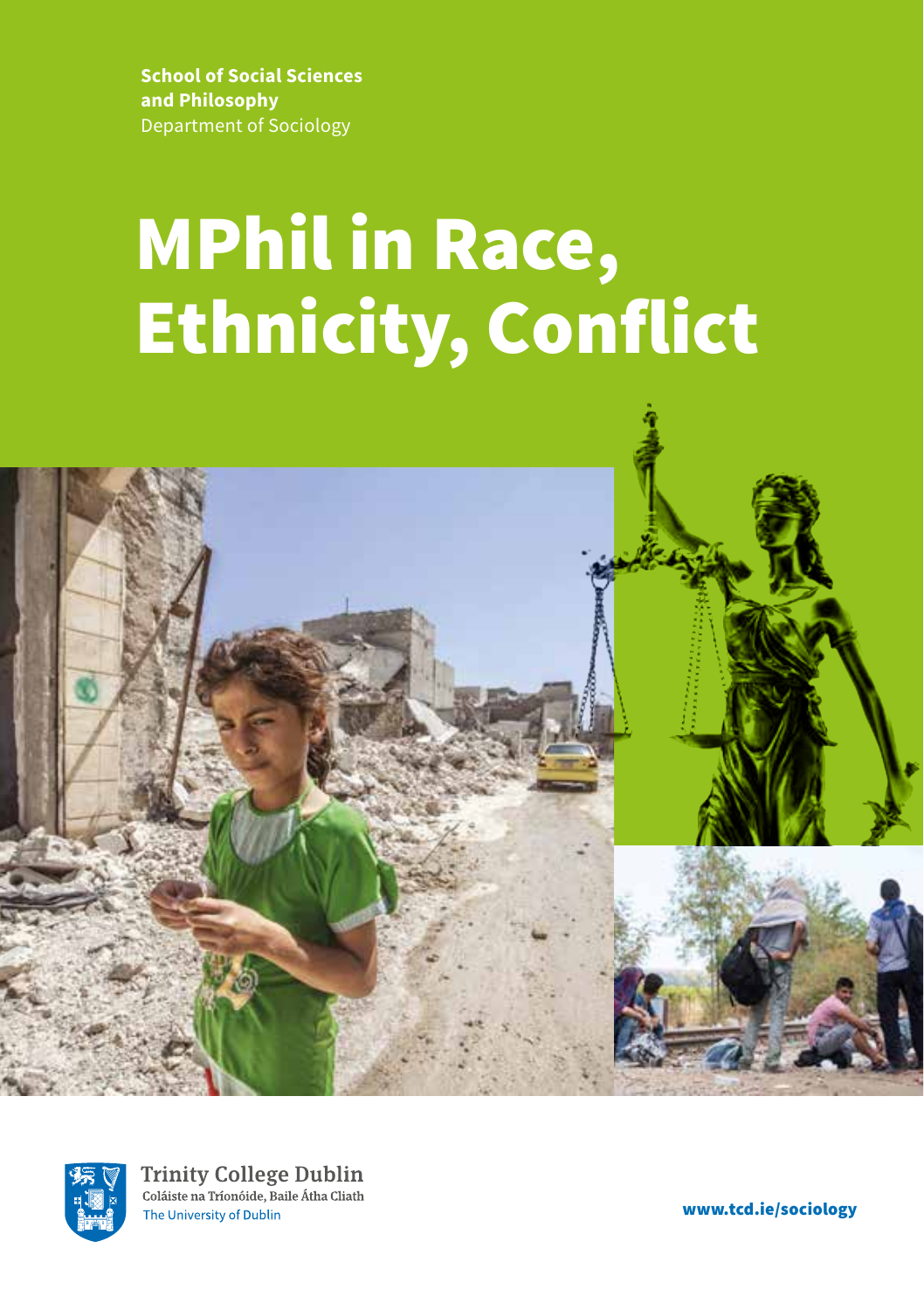# Department of Sociology

Trinity College Dublin is Ireland's leading university and is recognised as one of the top universities in the world. Trinity was founded in 1592, and today the university is a cosmopolitan community of students from around the world. Its bustling 47 acre campus, in the heart of Dublin, is the ideal environment for studying, learning, relaxing and living.

There has been a rich tradition of sociological education at Trinity College since the 1960s. The Department is committed to advancing the understanding of society and to igniting the passion of our students through exceptional teaching and research. It has an active research programme and is recognised internationally for its work on ethnicity, conflict, migration and employment.

#### **MPhil in Race, Ethnicity and Conflict**

The MPhil in Race, Ethnicity, Conflict began in 1997, with many students graduating to our equally successful Ph.D. programme.

This one-year full-time postgraduate course combines a focus on race-critical theory, population movement, conflict and resistance. Specifically, we critically examine the techniques used by states and international agencies to manage peoples and conflict, their social and cultural impact and the responses they elicit. It applies race-critical, cultural and postcolonial theories to racialization, gender, migration and nomadism, conflict and peace-making. It is designed for people who work or wish to work in any of these fields, and/or who are thinking of Ph.D. research.

The emphasis is on small group teaching and one-to-one support in the preparation of your research-based dissertation.

Our graduates work in policy, research, national and international NGOs in Ireland and beyond.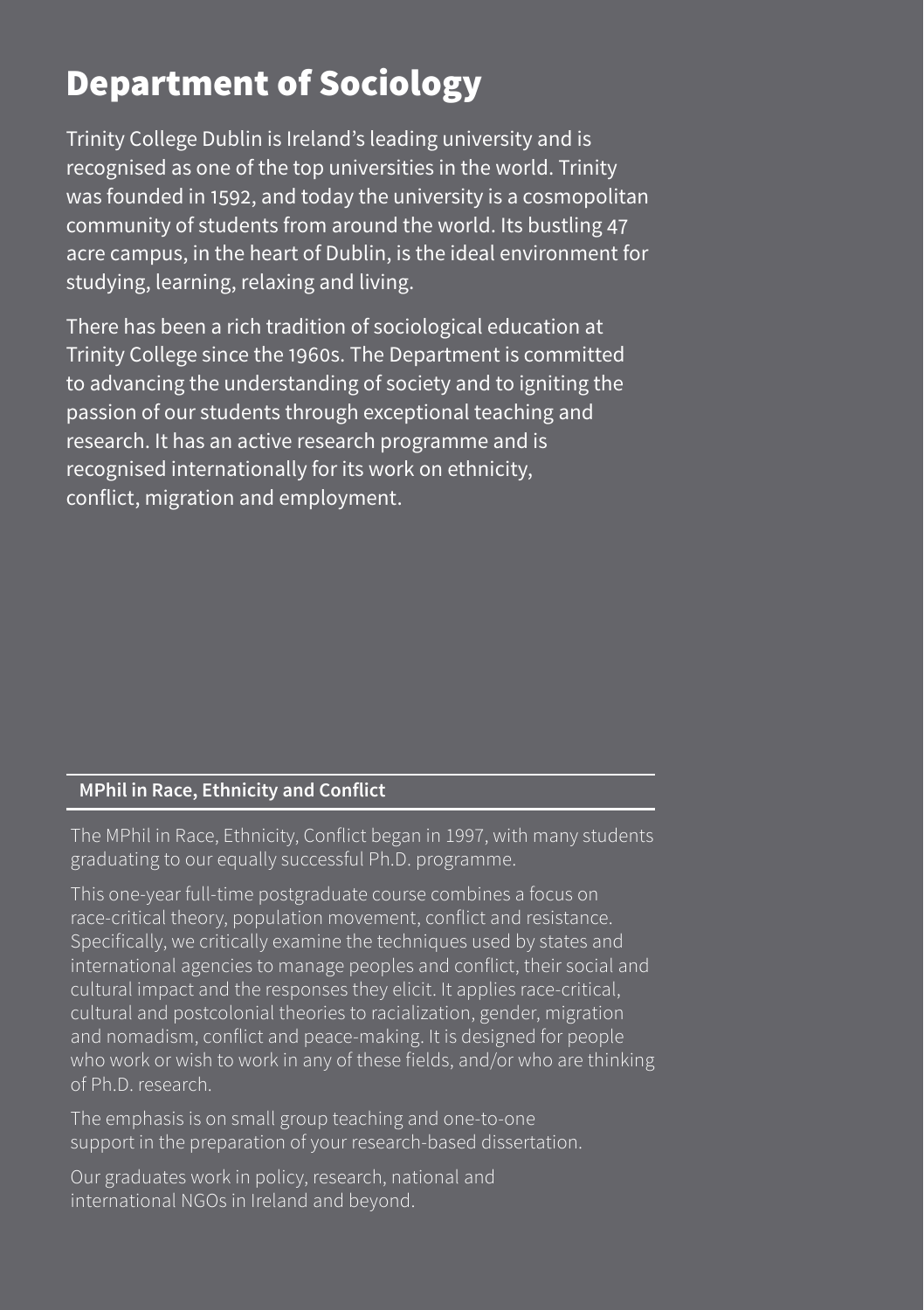## Our Approach

Learn about the role of race and ethnicity in conflict, peace-making and population movement as a valued member of a friendly, ethnically diverse intellectual community with links to a host of national and international academic and civil society organisations involved in race critical theory, critical peace studies, anti-racism, international solidarity, migrant support, Traveller rights and nomadism.

### Course Structure and Assessment

The focus is on Ireland, Europe (including the Balkans), the US and the Middle East with all classes consisting of lecturing input, student participation and formal and informal presentations. Modules are assessed by individual essays or written group presentations and students are encouraged to incorporate their specific interests into course work and research. The course is structured as follows:

- Three core taught modules in Race and Ethnicity: Theoretical Concepts, Research Methods and Colonialism, Conflict and Liberal Intervention.
- Optional modules selected from topics such as: International Human Rights Law; Gender, War and Peace; Race, Ethnicity and Social Policy; Conflict Zones: Case Studies; Race, Ethnicity and Education in Europe and North America; Labour, Migration, Conflict; United Nations and Conflict Resolution; Rethinking European Citizenship and Contemporary Sources of Conflict. Please note that the emphasis can vary from year to year.
- A 20,000 word dissertation which you research and write with the one-to-one support from an expert in your chosen field.

Having professionally experienced the vast challenges of international conflict in the Middle East, this program, at a world class institution, provided me, with a focused yet comprehensive foundation of the theoretical frameworks that underpin social structures. institutions, governments and societal norms."

**Munir Al Akari** class of 2015

The mix of backgrounds and perspectives among the lecturers was invigorating and gave me a solid foundation for my work, both in terms of analytical and productive skills and in understanding the dynamics of issues related to gender, racial and conflict theory."

**Kristin Einarsdóttir** class of 2014

" I find myself applying the skills gained from the MPhil on a daily basis, and I now navigate the field of human rights research fully confident in myself as a researcher and the expert knowledge that that I have been given through this programme."

**Michelle Carpenter** class of 2012